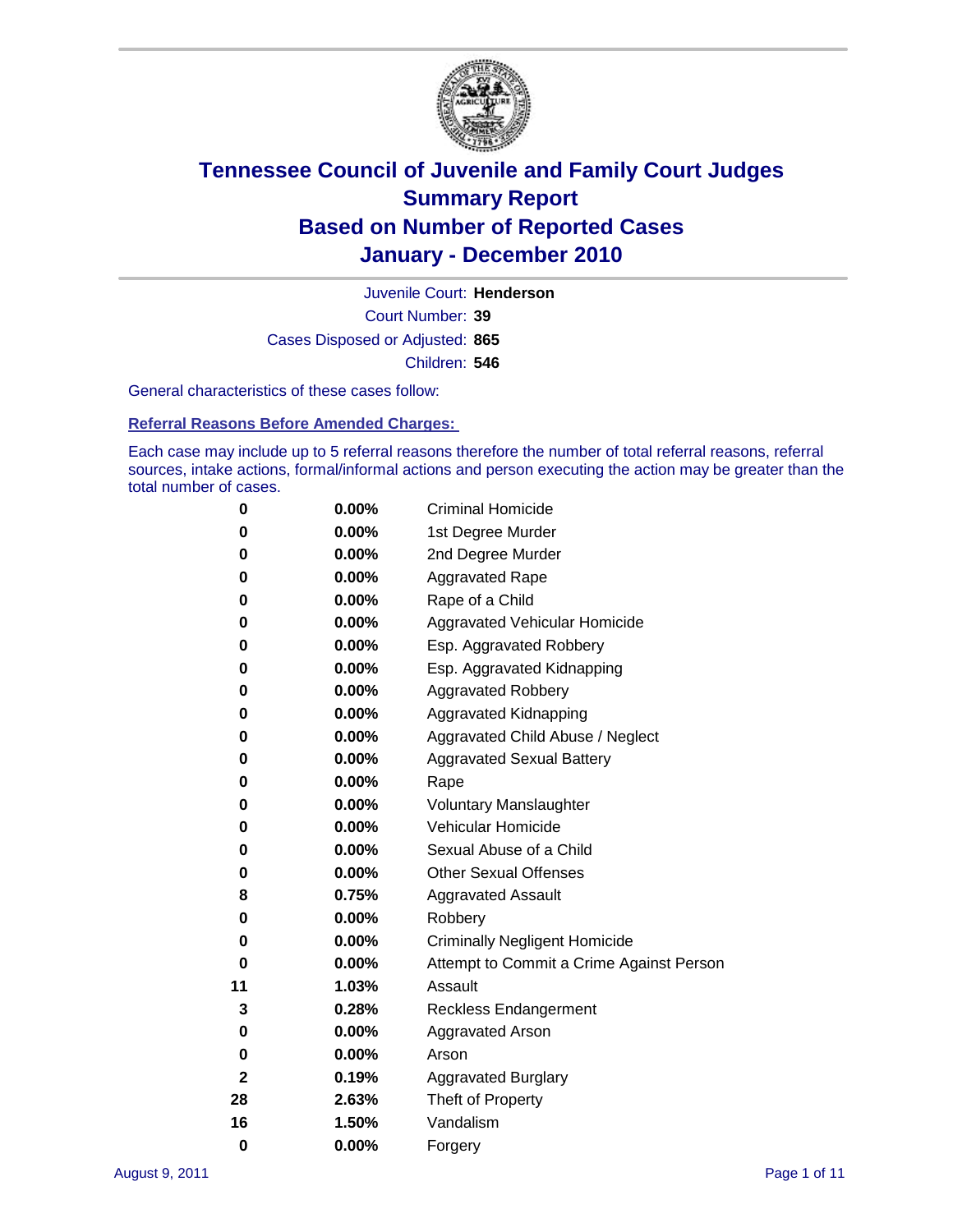

Court Number: **39** Juvenile Court: **Henderson** Cases Disposed or Adjusted: **865** Children: **546**

#### **Referral Reasons Before Amended Charges:**

Each case may include up to 5 referral reasons therefore the number of total referral reasons, referral sources, intake actions, formal/informal actions and person executing the action may be greater than the total number of cases.

| $\pmb{0}$    | 0.00%    | <b>Worthless Checks</b>                                     |
|--------------|----------|-------------------------------------------------------------|
| 0            | 0.00%    | Illegal Possession / Fraudulent Use of Credit / Debit Cards |
| 1            | 0.09%    | <b>Burglary</b>                                             |
| 2            | 0.19%    | Unauthorized Use of a Vehicle                               |
| 0            | $0.00\%$ | <b>Cruelty to Animals</b>                                   |
| 1            | 0.09%    | Sale of Controlled Substances                               |
| 17           | 1.60%    | <b>Other Drug Offenses</b>                                  |
| 21           | 1.97%    | Possession of Controlled Substances                         |
| $\mathbf{2}$ | 0.19%    | <b>Criminal Attempt</b>                                     |
| 6            | 0.56%    | Carrying Weapons on School Property                         |
| 1            | 0.09%    | Unlawful Carrying / Possession of a Weapon                  |
| 1            | 0.09%    | <b>Evading Arrest</b>                                       |
| 0            | 0.00%    | Escape                                                      |
| 2            | 0.19%    | Driving Under Influence (DUI)                               |
| 11           | 1.03%    | Possession / Consumption of Alcohol                         |
| 3            | 0.28%    | Resisting Stop, Frisk, Halt, Arrest or Search               |
| 0            | $0.00\%$ | <b>Aggravated Criminal Trespass</b>                         |
| 3            | 0.28%    | Harassment                                                  |
| 0            | 0.00%    | Failure to Appear                                           |
| 1            | 0.09%    | Filing a False Police Report                                |
| 1            | 0.09%    | Criminal Impersonation                                      |
| 20           | 1.88%    | <b>Disorderly Conduct</b>                                   |
| 0            | $0.00\%$ | <b>Criminal Trespass</b>                                    |
| 1            | 0.09%    | <b>Public Intoxication</b>                                  |
| 0            | $0.00\%$ | Gambling                                                    |
| 295          | 27.73%   | <b>Traffic</b>                                              |
| 1            | 0.09%    | Local Ordinances                                            |
| 2            | 0.19%    | Violation of Wildlife Regulations                           |
| 0            | $0.00\%$ | Contempt of Court                                           |
| 3            | 0.28%    | Violation of Probation                                      |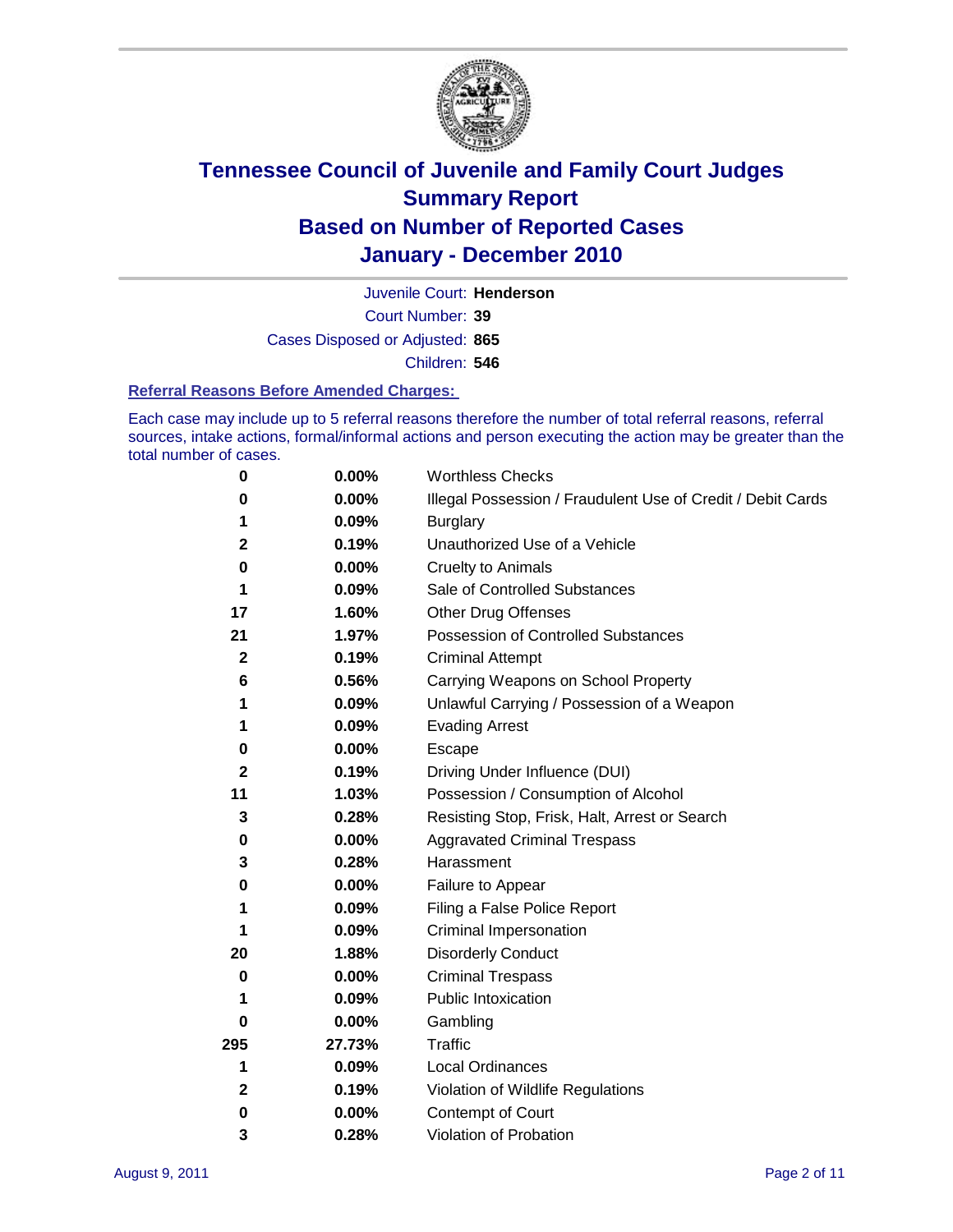

Court Number: **39** Juvenile Court: **Henderson** Cases Disposed or Adjusted: **865** Children: **546**

#### **Referral Reasons Before Amended Charges:**

Each case may include up to 5 referral reasons therefore the number of total referral reasons, referral sources, intake actions, formal/informal actions and person executing the action may be greater than the total number of cases.

| 1,064 | 100.00%                                                                     | <b>Total Referrals</b>                                                                                                         |
|-------|-----------------------------------------------------------------------------|--------------------------------------------------------------------------------------------------------------------------------|
| 7     | 0.66%                                                                       | Other                                                                                                                          |
| 0     | 0.00%                                                                       | <b>Consent to Marry</b>                                                                                                        |
| 0     | $0.00\%$                                                                    | <b>Request for Medical Treatment</b>                                                                                           |
| 0     | $0.00\%$                                                                    | <b>Child Support</b>                                                                                                           |
| 0     | $0.00\%$                                                                    | Paternity / Legitimation                                                                                                       |
| 15    | 1.41%                                                                       | Visitation                                                                                                                     |
| 17    | 1.60%                                                                       | Custody                                                                                                                        |
| 34    | 3.20%                                                                       | <b>Foster Care Review</b>                                                                                                      |
| 0     | $0.00\%$                                                                    | <b>Administrative Review</b>                                                                                                   |
| 163   | 15.32%                                                                      | <b>Judicial Review</b>                                                                                                         |
| 0     | $0.00\%$                                                                    | Violation of Informal Adjustment                                                                                               |
| 0     |                                                                             | <b>Violation of Pretrial Diversion</b>                                                                                         |
| 0     |                                                                             | <b>Termination of Parental Rights</b>                                                                                          |
|       |                                                                             | Dependency / Neglect                                                                                                           |
|       |                                                                             | <b>Physically Abused Child</b>                                                                                                 |
|       |                                                                             | Sexually Abused Child                                                                                                          |
|       |                                                                             | <b>Violation of Curfew</b>                                                                                                     |
|       |                                                                             | Violation of a Valid Court Order                                                                                               |
|       |                                                                             | Possession of Tobacco Products                                                                                                 |
|       |                                                                             | In-State Runaway<br>Out-of-State Runaway                                                                                       |
|       |                                                                             | Truancy                                                                                                                        |
|       |                                                                             | Unruly Behavior                                                                                                                |
|       |                                                                             | Violation of Aftercare                                                                                                         |
|       | 1<br>68<br>185<br>12<br>$\bf{0}$<br>26<br>$\mathbf{2}$<br>9<br>0<br>1<br>61 | 0.09%<br>6.39%<br>17.39%<br>1.13%<br>$0.00\%$<br>2.44%<br>0.19%<br>0.85%<br>$0.00\%$<br>0.09%<br>5.73%<br>$0.00\%$<br>$0.00\%$ |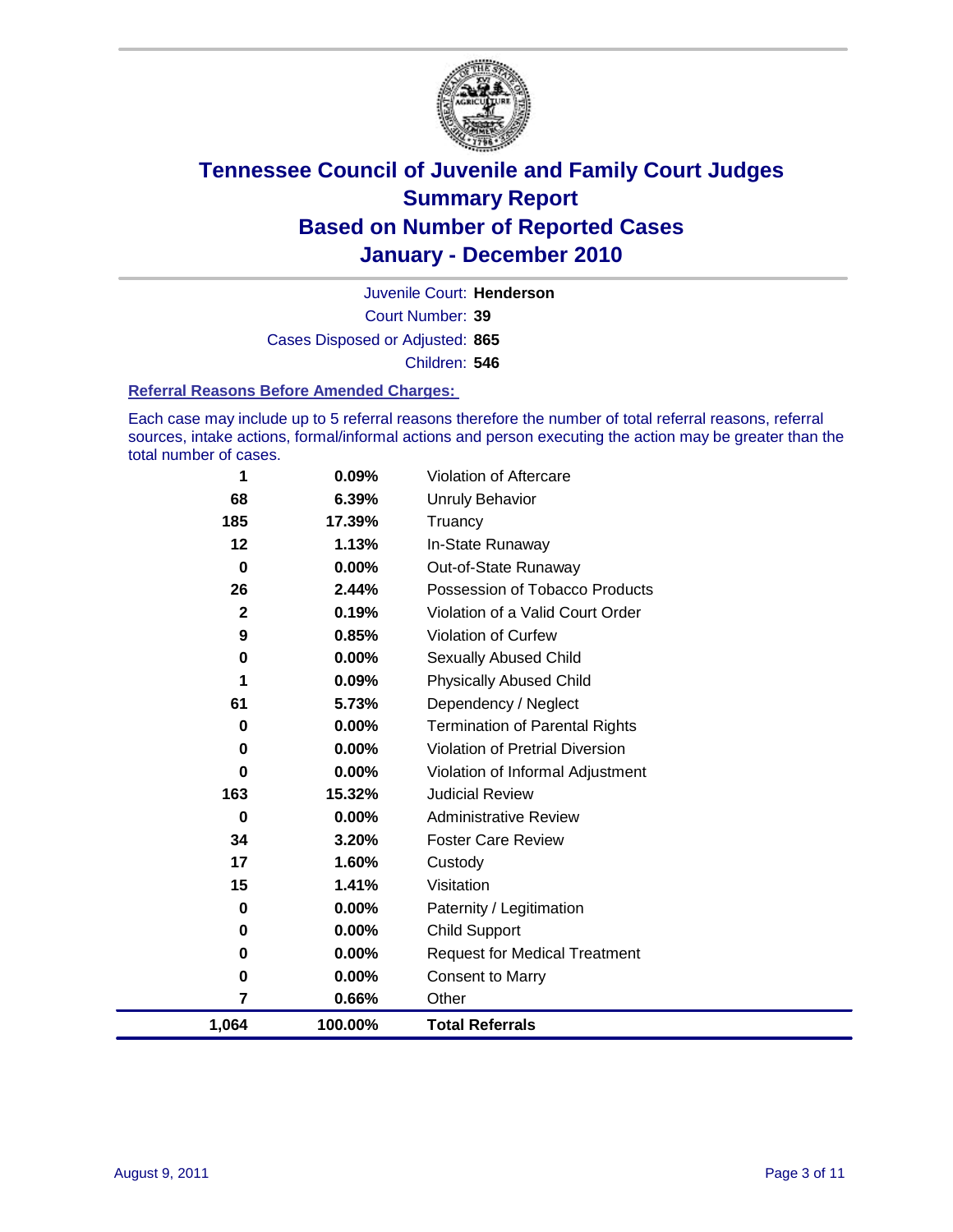

| Juvenile Court: Henderson                         |                                 |                                   |  |  |  |
|---------------------------------------------------|---------------------------------|-----------------------------------|--|--|--|
| <b>Court Number: 39</b>                           |                                 |                                   |  |  |  |
|                                                   | Cases Disposed or Adjusted: 865 |                                   |  |  |  |
|                                                   |                                 | Children: 546                     |  |  |  |
| <b>Referral Sources: 1</b>                        |                                 |                                   |  |  |  |
| 435                                               | 40.88%                          | Law Enforcement                   |  |  |  |
| 73                                                | 6.86%                           | Parents                           |  |  |  |
| 6                                                 | 0.56%                           | <b>Relatives</b>                  |  |  |  |
| 0                                                 | 0.00%                           | Self                              |  |  |  |
| 272                                               | 25.56%                          | School                            |  |  |  |
| 3                                                 | 0.28%                           | <b>CSA</b>                        |  |  |  |
| 202                                               | 18.98%                          | <b>DCS</b>                        |  |  |  |
| 8                                                 | 0.75%                           | <b>Other State Department</b>     |  |  |  |
| 0                                                 | $0.00\%$                        | <b>District Attorney's Office</b> |  |  |  |
| 51                                                | 4.79%                           | <b>Court Staff</b>                |  |  |  |
| 0                                                 | 0.00%                           | Social Agency                     |  |  |  |
| 4                                                 | 0.38%                           | <b>Other Court</b>                |  |  |  |
| 8                                                 | 0.75%                           | Victim                            |  |  |  |
| 0                                                 | $0.00\%$                        | Child & Parent                    |  |  |  |
| 0                                                 | 0.00%                           | Hospital                          |  |  |  |
| 0                                                 | 0.00%                           | Unknown                           |  |  |  |
| 2                                                 | 0.19%                           | Other                             |  |  |  |
| 1,064<br>100.00%<br><b>Total Referral Sources</b> |                                 |                                   |  |  |  |

### **Age of Child at Referral: 2**

| 546 | 100.00%  | <b>Total Child Count</b> |
|-----|----------|--------------------------|
| 0   | $0.00\%$ | <b>Unknown</b>           |
| 1   | 0.18%    | Ages 19 and Over         |
| 152 | 27.84%   | Ages 17 through 18       |
| 170 | 31.14%   | Ages 15 through 16       |
| 54  | 9.89%    | Ages 13 through 14       |
| 32  | 5.86%    | Ages 11 through 12       |
| 137 | 25.09%   | Ages 10 and Under        |
|     |          |                          |

<sup>1</sup> If different than number of Referral Reasons (1064), verify accuracy of your court's data.

<sup>2</sup> One child could be counted in multiple categories, verify accuracy of your court's data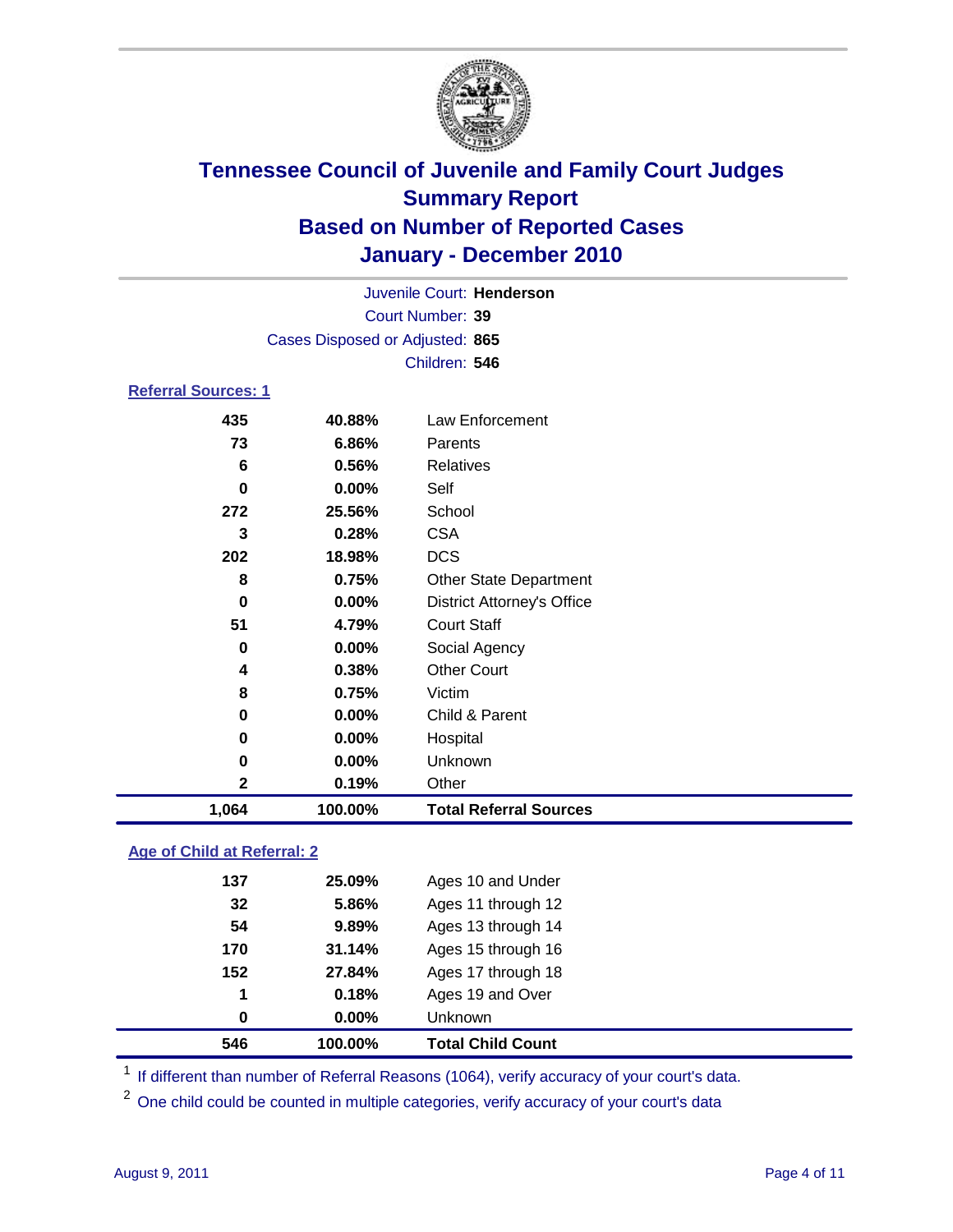

| Juvenile Court: Henderson               |                                 |                          |  |  |
|-----------------------------------------|---------------------------------|--------------------------|--|--|
|                                         | Court Number: 39                |                          |  |  |
|                                         | Cases Disposed or Adjusted: 865 |                          |  |  |
|                                         |                                 | Children: 546            |  |  |
| Sex of Child: 1                         |                                 |                          |  |  |
| 347                                     | 63.55%                          | Male                     |  |  |
| 199                                     | 36.45%                          | Female                   |  |  |
| $\bf{0}$                                | 0.00%                           | Unknown                  |  |  |
| 546                                     | 100.00%                         | <b>Total Child Count</b> |  |  |
| Race of Child: 1                        |                                 |                          |  |  |
| 454                                     | 83.15%                          | White                    |  |  |
| 53                                      | 9.71%                           | African American         |  |  |
| 0                                       | 0.00%                           | Native American          |  |  |
| 1                                       | 0.18%                           | Asian                    |  |  |
| 37                                      | 6.78%                           | Mixed                    |  |  |
| 1                                       | 0.18%                           | Unknown                  |  |  |
| 546                                     | 100.00%                         | <b>Total Child Count</b> |  |  |
| <b>Hispanic Origin: 1</b>               |                                 |                          |  |  |
| 8                                       | 1.47%                           | Yes                      |  |  |
| 537                                     | 98.35%                          | No                       |  |  |
| 1                                       | 0.18%                           | Unknown                  |  |  |
| 546                                     | 100.00%                         | <b>Total Child Count</b> |  |  |
| <b>School Enrollment of Children: 1</b> |                                 |                          |  |  |
| 490                                     | 89.74%                          | Yes                      |  |  |
| 48                                      | 8.79%                           | <b>No</b>                |  |  |
| 8                                       | 1.47%                           | Unknown                  |  |  |
| 546                                     | 100.00%                         | <b>Total Child Count</b> |  |  |

One child could be counted in multiple categories, verify accuracy of your court's data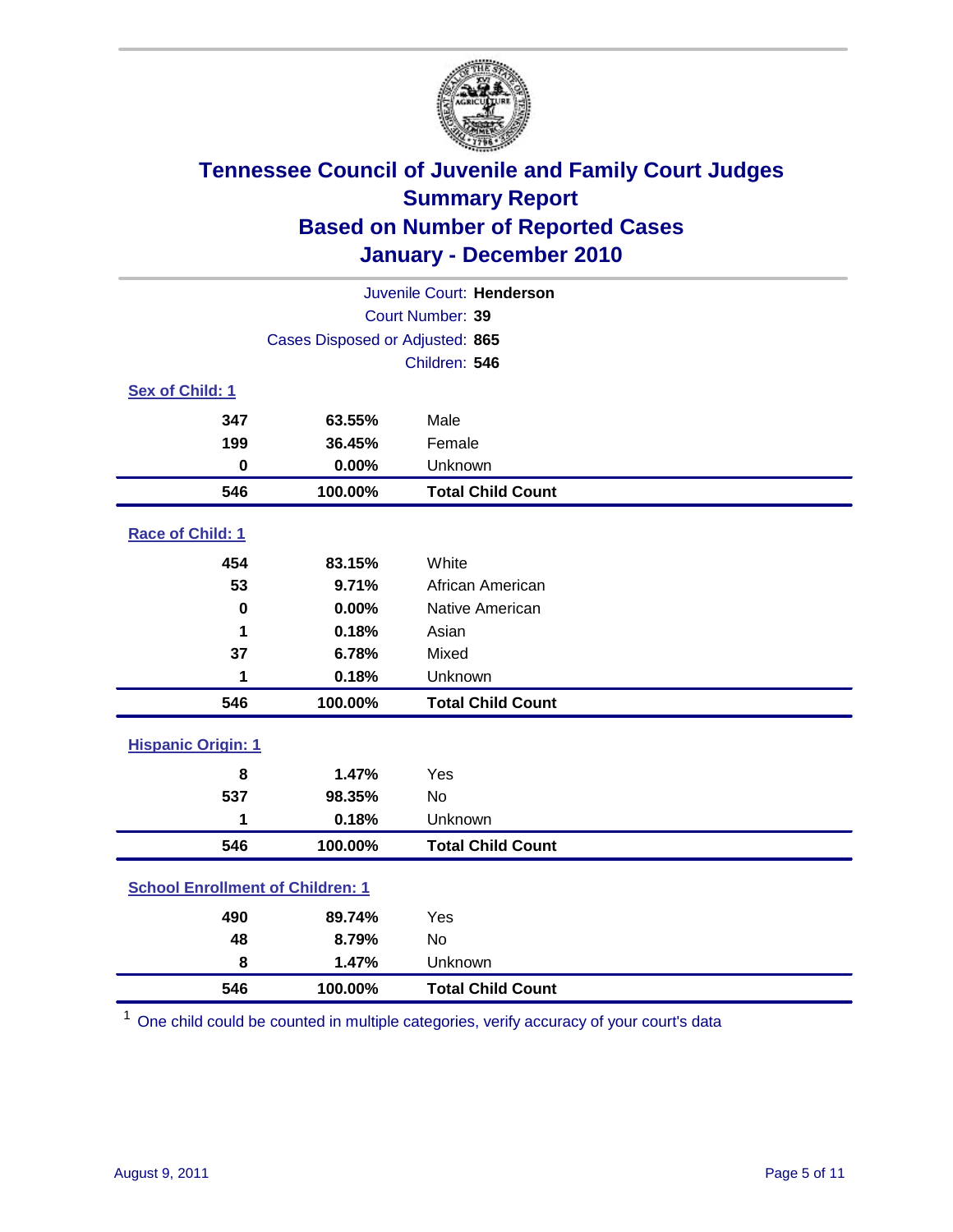

Court Number: **39** Juvenile Court: **Henderson** Cases Disposed or Adjusted: **865** Children: **546**

#### **Living Arrangement of Child at Time of Referral: 1**

| 546          | 100.00%  | <b>Total Child Count</b>     |
|--------------|----------|------------------------------|
| $\mathbf{2}$ | 0.37%    | Other                        |
| 0            | $0.00\%$ | Unknown                      |
| 4            | 0.73%    | Independent                  |
| 0            | $0.00\%$ | In an Institution            |
| 3            | $0.55\%$ | In a Residential Center      |
| 4            | 0.73%    | In a Group Home              |
| 6            | 1.10%    | With Foster Family           |
| 4            | 0.73%    | With Adoptive Parents        |
| 58           | 10.62%   | <b>With Relatives</b>        |
| 52           | 9.52%    | <b>With Father</b>           |
| 212          | 38.83%   | With Mother                  |
| 42           | 7.69%    | With Mother and Stepfather   |
| 13           | 2.38%    | With Father and Stepmother   |
| 146          | 26.74%   | With Both Biological Parents |
|              |          |                              |

#### **Type of Detention: 2**

| 865 | 100.00%  | <b>Total Detention Count</b> |  |
|-----|----------|------------------------------|--|
| 0   | $0.00\%$ | Other                        |  |
| 859 | 99.31%   | Does Not Apply               |  |
| 0   | $0.00\%$ | Unknown                      |  |
| 0   | $0.00\%$ | <b>Psychiatric Hospital</b>  |  |
| 0   | 0.00%    | Jail - No Separation         |  |
| 0   | $0.00\%$ | Jail - Partial Separation    |  |
| 0   | $0.00\%$ | Jail - Complete Separation   |  |
| 5   | 0.58%    | Juvenile Detention Facility  |  |
| 1   | 0.12%    | Non-Secure Placement         |  |
|     |          |                              |  |

<sup>1</sup> One child could be counted in multiple categories, verify accuracy of your court's data

<sup>2</sup> If different than number of Cases (865) verify accuracy of your court's data.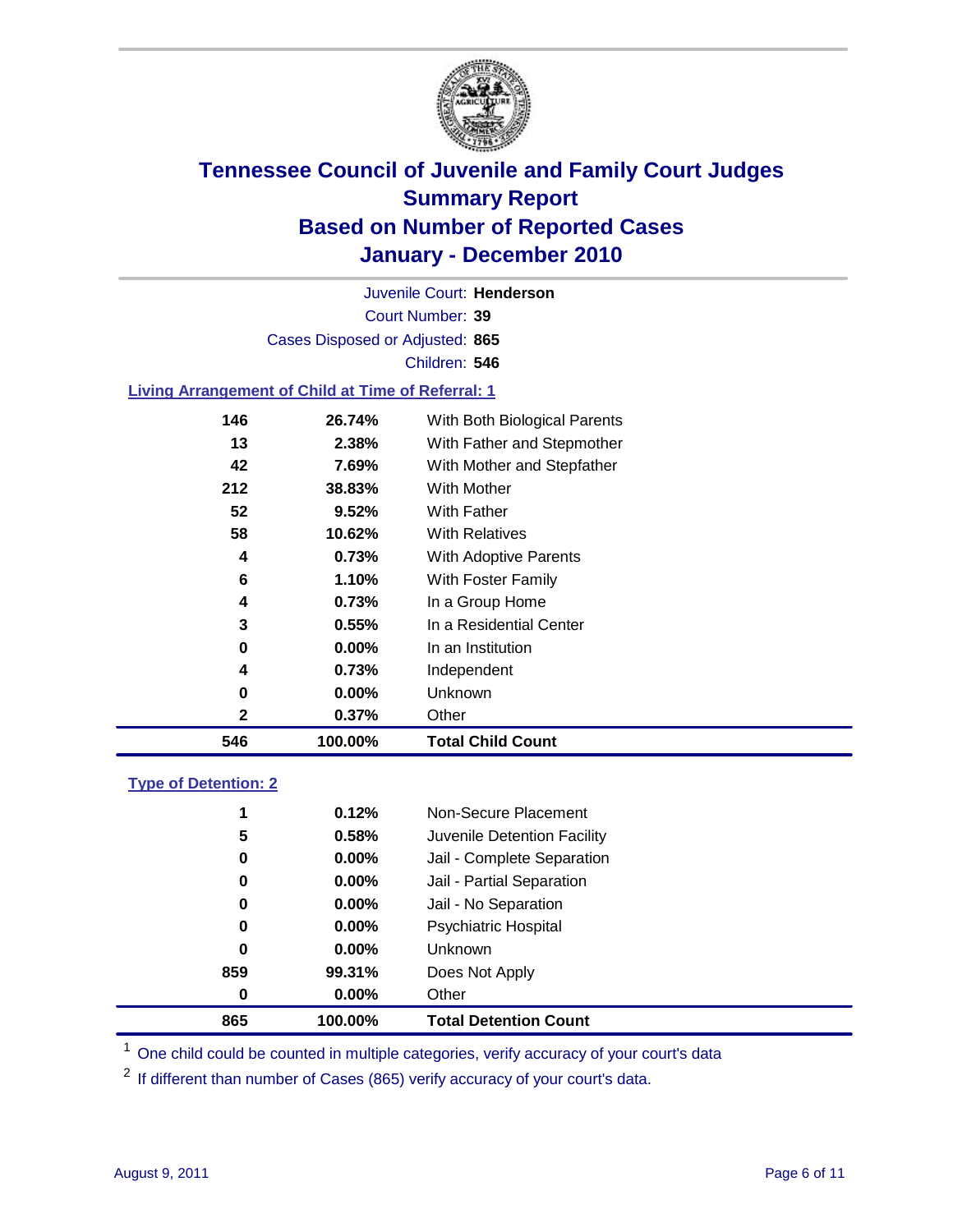

|                                                    | Juvenile Court: Henderson       |                                      |  |  |  |
|----------------------------------------------------|---------------------------------|--------------------------------------|--|--|--|
|                                                    | Court Number: 39                |                                      |  |  |  |
|                                                    | Cases Disposed or Adjusted: 865 |                                      |  |  |  |
|                                                    |                                 | Children: 546                        |  |  |  |
| <b>Placement After Secure Detention Hearing: 1</b> |                                 |                                      |  |  |  |
| $\mathbf 2$                                        | 0.23%                           | Returned to Prior Living Arrangement |  |  |  |
| $\mathbf{2}$                                       | 0.23%                           | Juvenile Detention Facility          |  |  |  |
| 0                                                  | 0.00%                           | Jail                                 |  |  |  |
| $\mathbf{2}$                                       | 0.23%                           | Shelter / Group Home                 |  |  |  |
| 0                                                  | 0.00%                           | <b>Foster Family Home</b>            |  |  |  |
| 0                                                  | 0.00%                           | Psychiatric Hospital                 |  |  |  |
| 0                                                  | $0.00\%$                        | <b>Unknown</b>                       |  |  |  |
| 859                                                | 99.31%                          | Does Not Apply                       |  |  |  |
| 0                                                  | 0.00%                           | Other                                |  |  |  |
| 865                                                | 100.00%                         | <b>Total Placement Count</b>         |  |  |  |
| <b>Intake Actions: 2</b>                           |                                 |                                      |  |  |  |
|                                                    |                                 |                                      |  |  |  |
| 439                                                | 41.26%                          | <b>Petition Filed</b>                |  |  |  |
| 0                                                  | 0.00%                           | <b>Motion Filed</b>                  |  |  |  |
| 254                                                | 23.87%                          | <b>Citation Processed</b>            |  |  |  |
| $\bf{0}$                                           | 0.00%                           | Notification of Paternity Processed  |  |  |  |
| 121                                                | 11.37%                          | Scheduling of Judicial Review        |  |  |  |
| 1                                                  | 0.09%                           | Scheduling of Administrative Review  |  |  |  |
| 34                                                 | 3.20%                           | Scheduling of Foster Care Review     |  |  |  |
| 0                                                  | 0.00%                           | <b>Unknown</b>                       |  |  |  |
| 215                                                | 20.21%                          | Does Not Apply                       |  |  |  |
| 0                                                  | 0.00%                           | Other                                |  |  |  |
| 1,064                                              | 100.00%                         | <b>Total Intake Count</b>            |  |  |  |

<sup>1</sup> If different than number of Cases (865) verify accuracy of your court's data.

<sup>2</sup> If different than number of Referral Reasons (1064), verify accuracy of your court's data.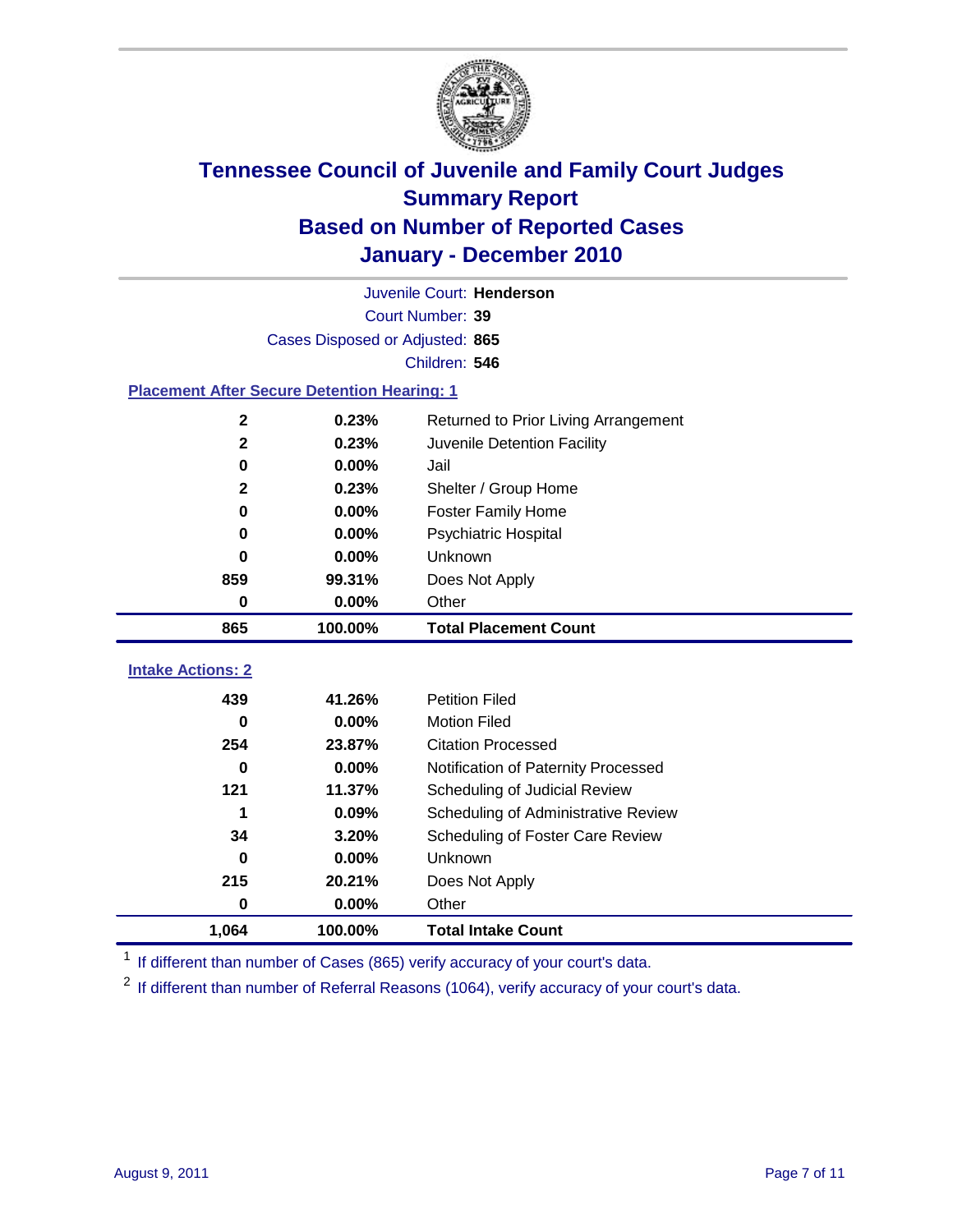

Court Number: **39** Juvenile Court: **Henderson** Cases Disposed or Adjusted: **865** Children: **546**

#### **Last Grade Completed by Child: 1**

| 546              | 100.00%        | <b>Total Child Count</b>          |  |
|------------------|----------------|-----------------------------------|--|
| 0                | 0.00%          | Other                             |  |
| 119              | 21.79%         | Unknown                           |  |
| 0                | $0.00\%$       | Never Attended School             |  |
| 1                | 0.18%          | Graduated                         |  |
| 5                | 0.92%          | <b>GED</b>                        |  |
| $\pmb{0}$        | 0.00%          | Non-Graded Special Ed             |  |
| 9                | 1.65%          | 12th Grade                        |  |
| 59               | 10.81%         | 11th Grade                        |  |
| 83               | 15.20%         | 10th Grade                        |  |
| 70               | 12.82%         | 9th Grade                         |  |
| 37               | 6.78%          | 8th Grade                         |  |
| 22               | 4.03%          | 7th Grade                         |  |
| 18               | 3.30%          | 6th Grade                         |  |
| $\overline{7}$   | 1.28%          | 5th Grade                         |  |
| 17               | 3.11%          | 4th Grade                         |  |
| $\boldsymbol{9}$ | 1.65%          | 3rd Grade                         |  |
| 12               | 2.20%          | 2nd Grade                         |  |
| 9                | 1.65%          | 1st Grade                         |  |
| 15               | 2.75%          | Kindergarten                      |  |
| 36<br>18         | 6.59%<br>3.30% | Too Young for School<br>Preschool |  |

### **Enrolled in Special Education: 1**

| 546 | 100.00% | <b>Total Child Count</b> |  |
|-----|---------|--------------------------|--|
| 108 | 19.78%  | <b>Unknown</b>           |  |
| 383 | 70.15%  | No.                      |  |
| 55  | 10.07%  | Yes                      |  |
|     |         |                          |  |

One child could be counted in multiple categories, verify accuracy of your court's data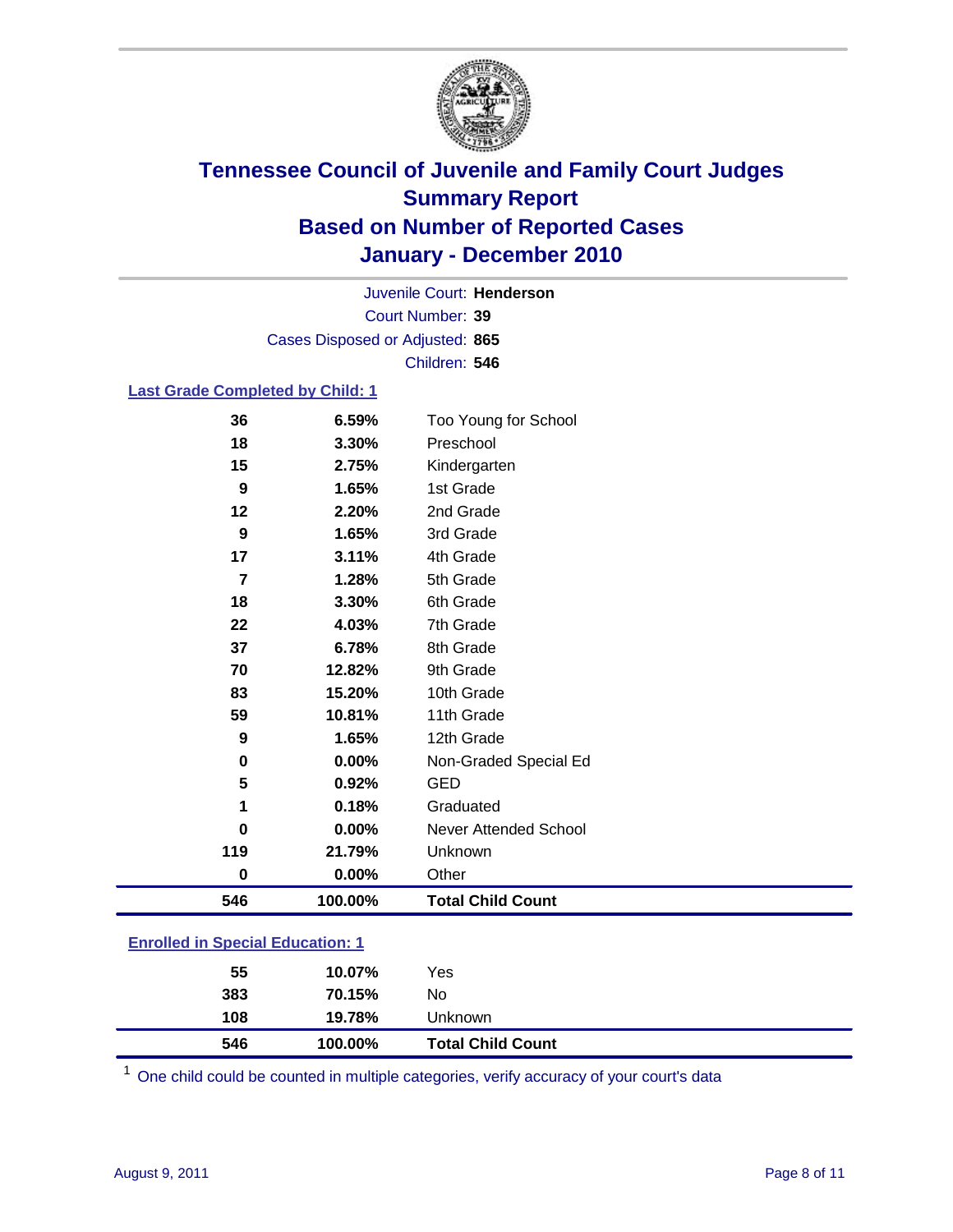

|                              |                                 | Juvenile Court: Henderson |  |
|------------------------------|---------------------------------|---------------------------|--|
|                              |                                 | Court Number: 39          |  |
|                              | Cases Disposed or Adjusted: 865 |                           |  |
|                              |                                 | Children: 546             |  |
| <b>Action Executed By: 1</b> |                                 |                           |  |
| 795                          | 74.72%                          | Judge                     |  |
| $\bf{0}$                     | $0.00\%$                        | Magistrate                |  |
| 33                           | 3.10%                           | <b>YSO</b>                |  |
| 236                          | 22.18%                          | Other                     |  |
| 0                            | $0.00\%$                        | Unknown                   |  |
| 1,064                        | 100.00%                         | <b>Total Action Count</b> |  |

### **Formal / Informal Actions: 1**

| 160          | 15.04%   | Dismissed                                        |
|--------------|----------|--------------------------------------------------|
| 5            | 0.47%    | Retired / Nolle Prosequi                         |
| 179          | 16.82%   | <b>Complaint Substantiated Delinquent</b>        |
| 99           | 9.30%    | <b>Complaint Substantiated Status Offender</b>   |
| 31           | 2.91%    | <b>Complaint Substantiated Dependent/Neglect</b> |
| 1            | 0.09%    | <b>Complaint Substantiated Abused</b>            |
| 0            | $0.00\%$ | <b>Complaint Substantiated Mentally III</b>      |
| 247          | 23.21%   | Informal Adjustment                              |
| 0            | $0.00\%$ | <b>Pretrial Diversion</b>                        |
| $\mathbf{2}$ | 0.19%    | <b>Transfer to Adult Court Hearing</b>           |
| 0            | $0.00\%$ | Charges Cleared by Transfer to Adult Court       |
| 52           | 4.89%    | Special Proceeding                               |
| 57           | 5.36%    | <b>Review Concluded</b>                          |
| 231          | 21.71%   | Case Held Open                                   |
| 0            | $0.00\%$ | Other                                            |
| 0            | $0.00\%$ | <b>Unknown</b>                                   |
| 1,064        | 100.00%  | <b>Total Action Count</b>                        |

<sup>1</sup> If different than number of Referral Reasons (1064), verify accuracy of your court's data.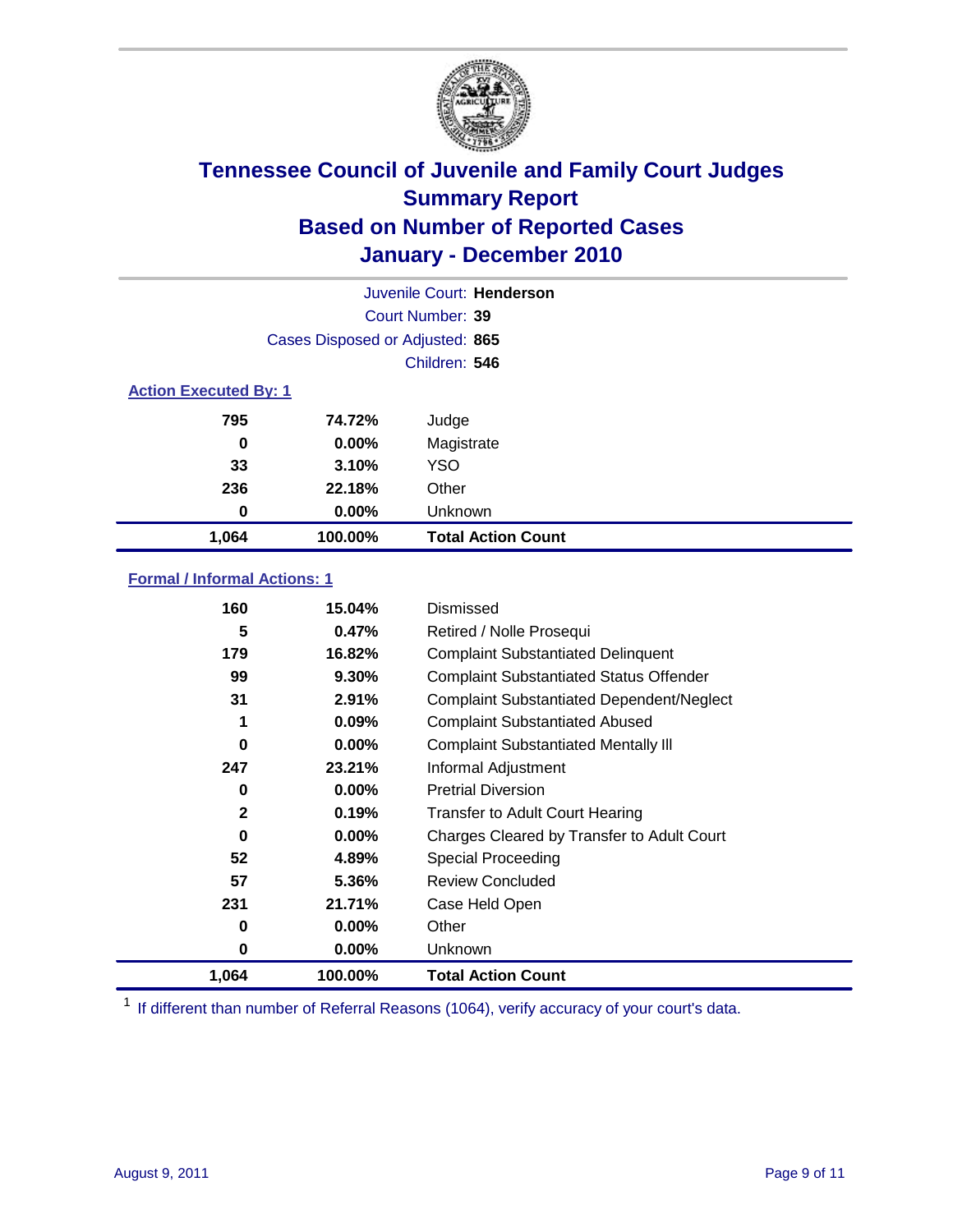

|                       |                                 | Juvenile Court: Henderson                             |
|-----------------------|---------------------------------|-------------------------------------------------------|
|                       |                                 | <b>Court Number: 39</b>                               |
|                       | Cases Disposed or Adjusted: 865 |                                                       |
|                       |                                 | Children: 546                                         |
| <b>Case Outcomes:</b> |                                 | There can be multiple outcomes for one child or case. |
| 127                   | 6.97%                           | <b>Case Dismissed</b>                                 |
| 18                    | 0.99%                           | Case Retired or Nolle Prosequi                        |
| 255                   | 13.99%                          | Warned / Counseled                                    |
| 99                    | 5.43%                           | <b>Held Open For Review</b>                           |
| 0                     | 0.00%                           | Supervision / Probation to Juvenile Court             |
| 6                     | 0.33%                           | <b>Probation to Parents</b>                           |
| 104                   | 5.70%                           | Referral to Another Entity for Supervision / Service  |
| 12                    | 0.66%                           | Referred for Mental Health Counseling                 |
| 34                    | 1.87%                           | Referred for Alcohol and Drug Counseling              |
| 48                    | 2.63%                           | <b>Referred to Alternative School</b>                 |
| 0                     | 0.00%                           | Referred to Private Child Agency                      |
| 0                     | 0.00%                           | Referred to Defensive Driving School                  |
| 0                     | 0.00%                           | Referred to Alcohol Safety School                     |
| 23                    | 1.26%                           | Referred to Juvenile Court Education-Based Program    |
| 61                    | 3.35%                           | Driver's License Held Informally                      |
| 0                     | 0.00%                           | <b>Voluntary Placement with DMHMR</b>                 |
| 1                     | 0.05%                           | <b>Private Mental Health Placement</b>                |
| 0                     | 0.00%                           | <b>Private MR Placement</b>                           |
| 0                     | 0.00%                           | Placement with City/County Agency/Facility            |
| 0                     | 0.00%                           | Placement with Relative / Other Individual            |
| 122                   | 6.69%                           | Fine                                                  |
| 96                    | 5.27%                           | <b>Public Service</b>                                 |
| 4                     | 0.22%                           | Restitution                                           |
| 2                     | 0.11%                           | <b>Runaway Returned</b>                               |
| 4                     | 0.22%                           | No Contact Order                                      |
| $\pmb{0}$             | 0.00%                           | Injunction Other than No Contact Order                |
| 0                     | 0.00%                           | <b>House Arrest</b>                                   |
| 6                     | 0.33%                           | <b>Court Defined Curfew</b>                           |
| 0                     | 0.00%                           | Dismissed from Informal Adjustment                    |
| 0                     | 0.00%                           | <b>Dismissed from Pretrial Diversion</b>              |
| 0                     | 0.00%                           | Released from Probation                               |
| 1                     | 0.05%                           | <b>Transferred to Adult Court</b>                     |
| 0                     | $0.00\%$                        | <b>DMHMR Involuntary Commitment</b>                   |